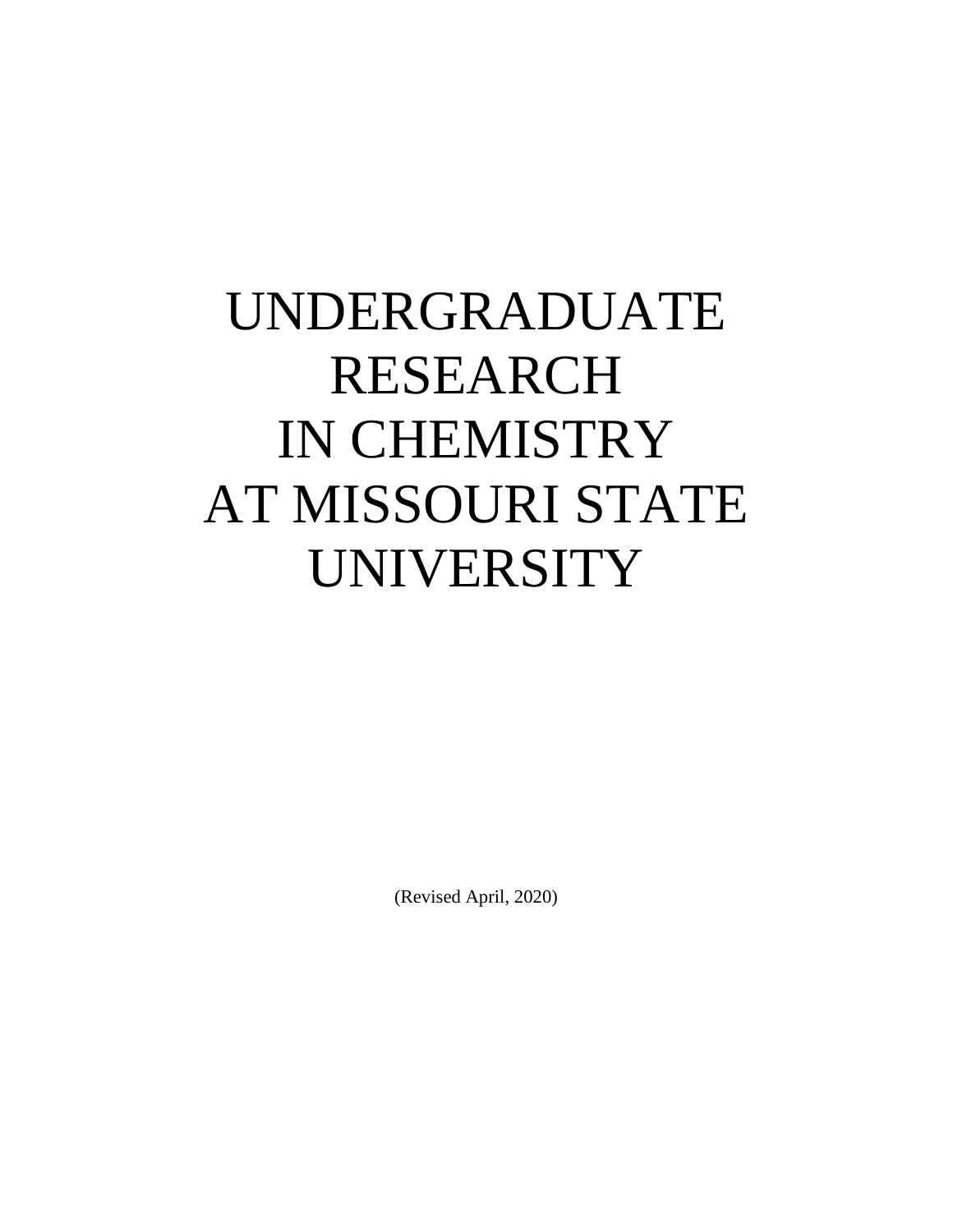## **UNDERGRADUATE RESEARCH IN CHEMISTRY AT MISSOURI STATE UNIVERSITY**

An education in chemistry usually begins with a high school course that introduces elements, ions and inorganic compounds and continues with general chemistry courses in college. These experiences are followed by the study of organic compounds, analytical methods, physical chemistry, and more inorganic compounds. The undergraduate program may also include biochemistry, polymer or environmental chemistry.

As time progresses, your knowledge of chemistry grows. But as graduation approaches, uncertainty may remain as to what can be done with this vast amount of chemical information.

The Chemistry Department at Missouri State University has provided a solution to this problem. Each semester two special courses are offered in which you may apply your knowledge of chemical theories and laboratory skills toward the solution of a specific chemical problem. You can join one of our faculty members in a search for new chemical knowledge and/or the solution of a real life concern. Called *research*, you will find this activity listed in the University catalog and the class schedule as CHM 399 (no course prerequisite) and CHM 499. These research courses are available for 1-3 hours credit per semester, and each may be repeated to a total of 5 hours.

Starting a research project is a little more involved than registering for other courses, so you may need some additional information on how to proceed.

- 1. The first step is to decide that you want to do research. You must also decide when. We suggest that you wait at least until your second year of college, but you may enroll for research in any semester or summer term with the permission of the instructor or advisor. Research courses are listed with an "arranged" time, so you and your research advisor will develop a schedule for you to carry out your work. Usually, this will be between 8:00 and 5:00 Monday through Friday, so you may want to keep some blocks of time available as you arrange your semester's activities.
- 2. The second thing you need to do is to select a research area and an advisor. When you are ready, you should read the Research Packet available in the Chemistry Office, TEM 423, or online to direct you in this process. Select an area of chemistry that interests you; this does not necessarily mean that you have had a course in this specific area. However, you will need to discuss your background and interests with chemistry faculty members as you consider your options. You will be instructed to visit with at least five research advisors to discuss the types of problems they would be willing to direct. If unable to physical contact the five research advisors, contact the five advisors by email or other chosen method of electronic communication. When you submit the form to the department administration, you will also submit this evidence of the faculty communication so the department administration can verify you have contacted the required five advisors.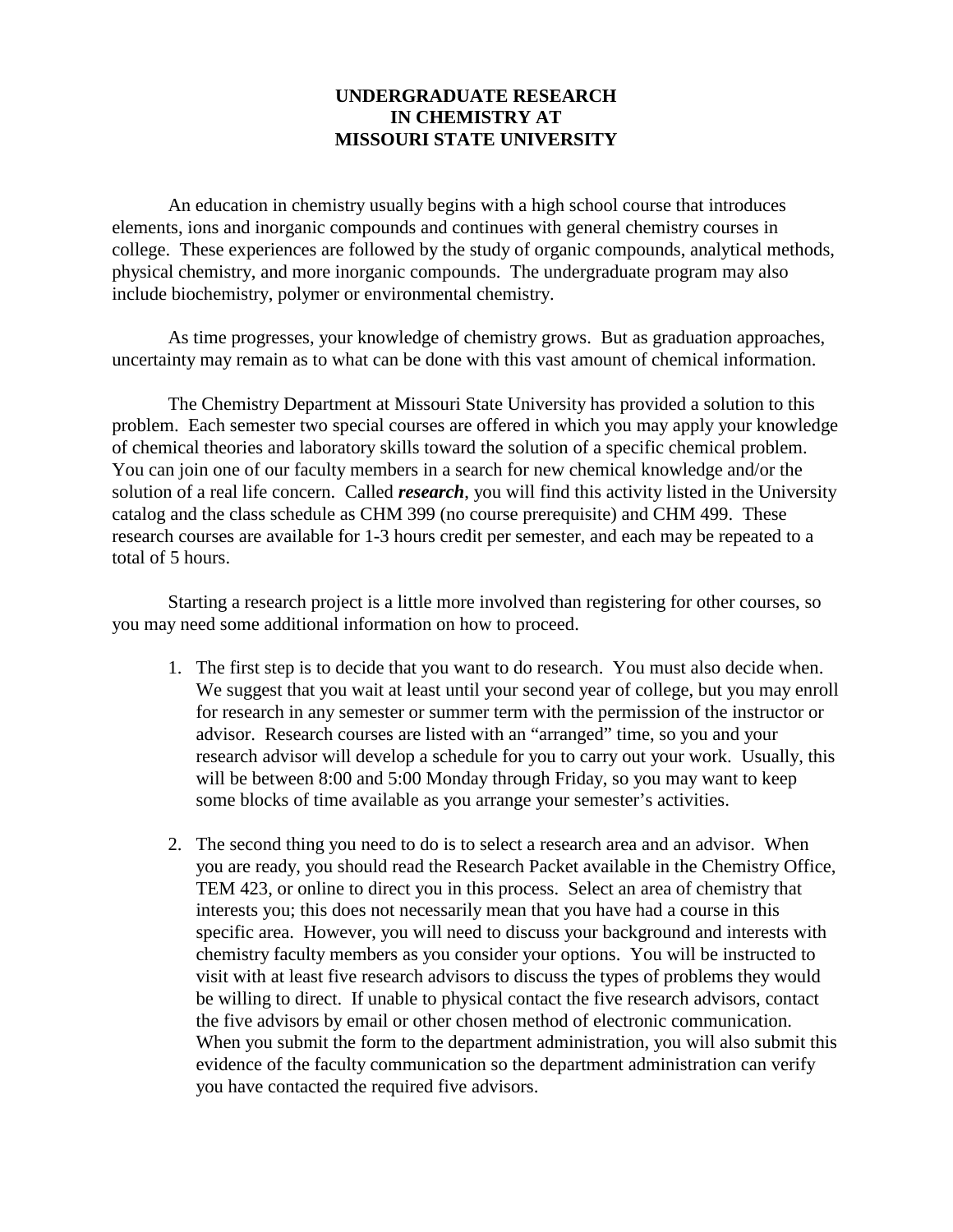- 3. You must be enrolled in the Research Portfolio Blackboard site, have completed the Safety Training and passed the safety quiz prior to enrolling in the class. Please have the Safety Coordinator physically sign and date the Undergraduate Research Request form (last page of this packet) to verify you have completed this. If this cannot physically be completed, please ask the Safety Coordinator to send an email to the department administration stating you have completed the Safety Training, passed the quiz prior to enrolling in the class, signed the waiver and that the Blackboard records are updated.
- 4. If able to physically complete the above steps, after meeting with the faculty advisors and completing the safety training, return the appropriate Research Request Form to the chemistry Office with your preferences listed one through three. If unable to physically complete the above steps, email the appropriate above discussed materials to the department administration. The Chemistry Department Head will assign research advisors to ensure that students are able to work in an area of interest and to avoid overloading a few research directors.

After you have been assigned an advisor, you will be granted online permission to enroll in the course. The departmental secretary will send you an email notifying you that permission has been granted by your advisor. The enrollment for research will cover one semester or summer term but may be repeated until the maximum of 5 hours is reached. Each credit hour requires a minimum of 48 hours of documented laboratory work. The exact number of documented hours per week is up to the individual research advisor, but the minimum number is 3 hours per week per credit hour. This is a MINIMUM amount, and some research advisors expect more, and an average value is 3-6 hours per week per credit hour.

- 5. When your project begins, your advisor will assign you an appropriate space in a laboratory. You should keep careful records of your research work and a log of the time spent on the project. This must be in the form of a formal laboratory notebook, containing detailed records and notes on your research progress.
- 6. At the end of the semester a written report must be submitted to your research advisor. A grade of Incomplete, 'I' will be assigned until the final draft of the paper has been submitted to the research advisor by the grade deadline. The advisor will provide the grade based on performance in the lab as well as the technical aspects of the paper.
- 7. Students enrolled in CHM499 will be required to present their results in some type of public forum. The possibilities include a poster or oral session at a regional or national meeting/conference (ACS, MAS, Sigma Xi, etc) or a local conference (such as the CNAS Undergraduate Research Day, 700/701 seminars, meetings of the Chemistry Advisory Board, etc). The research advisor will help to determine the appropriate venue. An appropriate person (additional faculty member, recruiter, session coordinator) will need to sign off on a student's presentation if the advisor will not be present.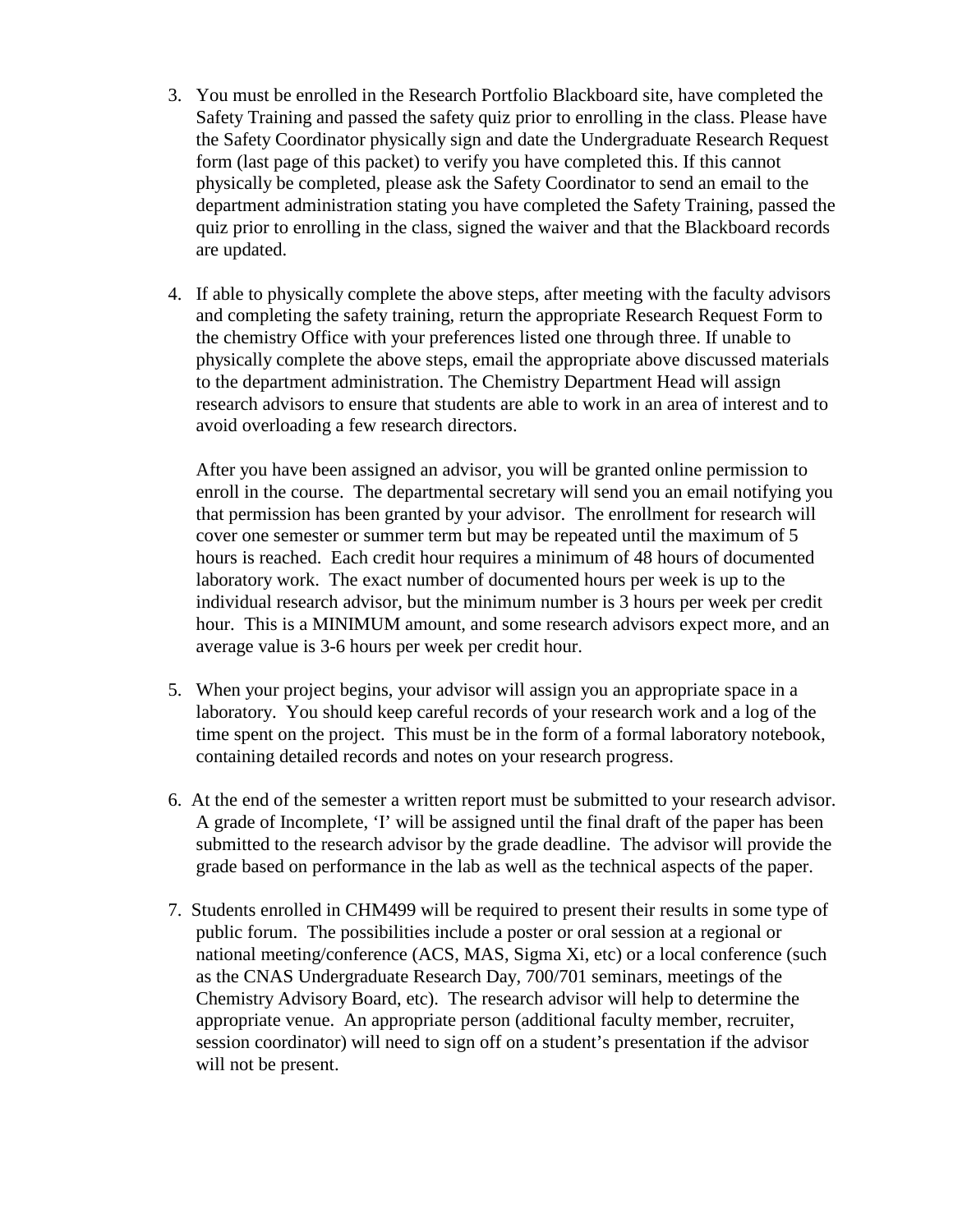8. Students who are repeating the course need to complete the appropriate page at the back of this packet only and turn it into the Chemistry office, if capable of physically turning the form to the office. If not physically capable, ask your research advisor to send an email to the office stating that you may repeat 399/499 for another semester and the Safety Coordinator to send an email to the department administration stating you have completed the Safety Training, passed the quiz prior to enrolling in the class, signed the waiver and that the Blackboard records are updated.

## SPECIAL INSTRUCTIONS DURING COVID-19

Rather than the earlier discussed five faculty you are required to meet with, during COVID-19 you will only need to contact one faculty. This faculty will need to send an email to the department office stating you have permission to work with this person. You are still required to complete the research/safety material working with the Safety Coordinator. At the back of this brochure, there is a specific form to complete during this time.

## FORMS:

If you are taking CHM 399/499 for the first time, you will use the form Fillable form if the student is taking 399/499 Revision 1.

If you are repeating CHM 399/499, you will use the form Fillable form if the student is repeating 399/499 Revision 1.

If you are taking CHM 399/499 for the first time during COVID-19, you will use the form Fillable form if the student is taking 399/499 Revision 1 during COVID.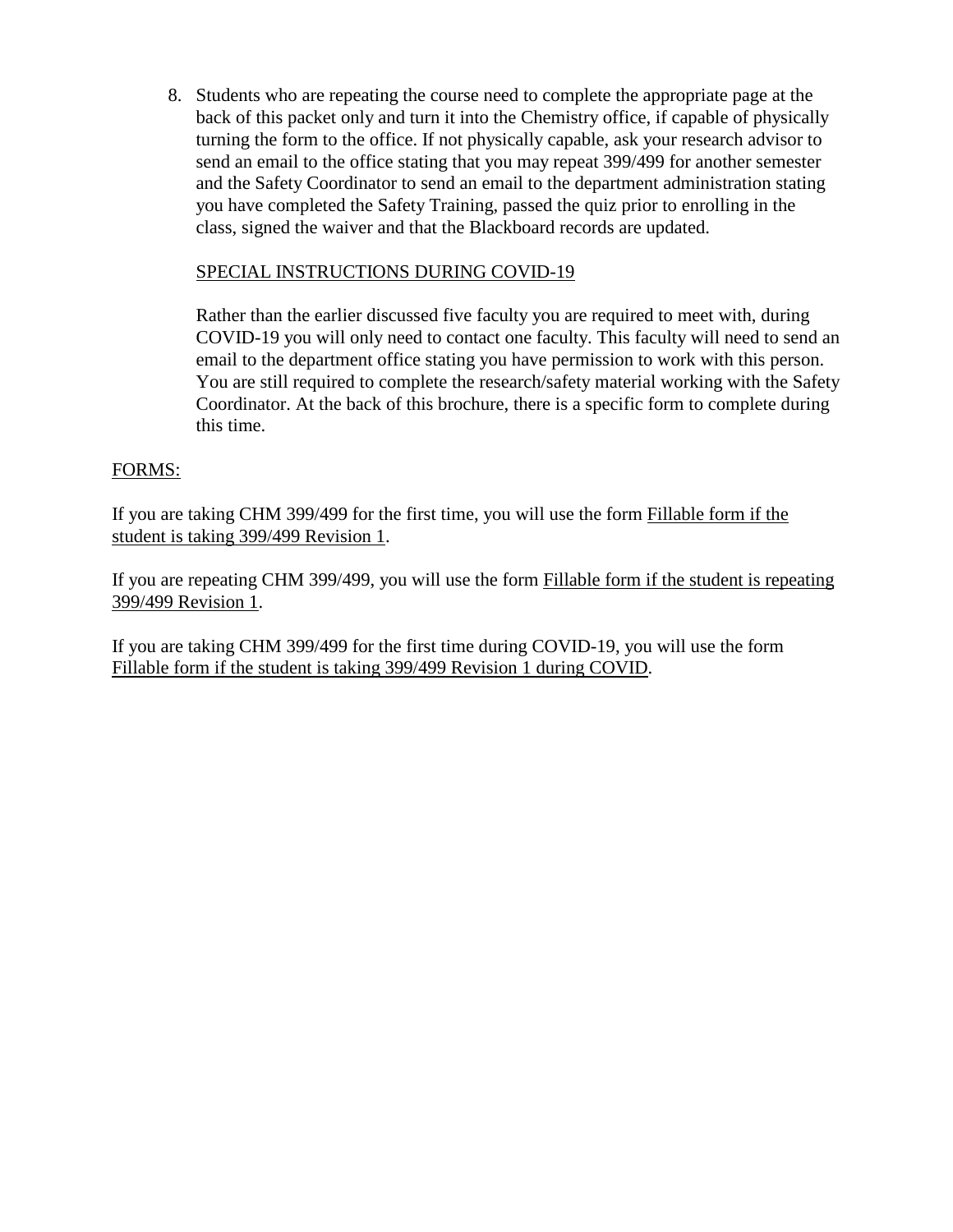#### **Gautam Bhattacharyya (TEM 421)**

Our research centers on better understanding the difficulties students have learning organic chemistry with the ultimate goal of creating instructional materials and interventions. We are particularly interested in helping students learning mechanistic reasoning using the electronpushing formalism (EPF). Not only is this type of mechanistic reasoning at the core of instruction and scientific practice in organic chemistry and biochemistry, they are integral to pharmacology, toxicology, and physiology, to name a few areas of the biomedical sciences.

One of our current areas of interest is to develop verbal descriptions of mechanisms that could eventually be used in textbooks. To that end, we recently published – with then MSU chemistry major Michael Harris – our study of the types of descriptions that would help students reproduce, either in their minds or on paper, the corresponding electron-pushing diagrams. Using the general guidelines resulting from this research we intend to construct descriptions for a set of electron-pushing mechanisms central to the study of organic chemistry. After testing their effectiveness with students in organic chemistry courses, we will assess the effects that a better ability to visualize mechanisms have on students' ability to solve mechanism problems on exams or homework assignments.

In another line of research, we are interested in how students interpret and give meaning to the diagrammatic representations of molecules and electron-pushing mechanisms. Specifically, we are interested in identifying the aspects of the diagrams which organic chemistry students prioritize and their reasons for doing so.

*Prerequisites: Ability to work independently, creativity, and tenacity*

#### **Richard Biagioni (TEM 458)**

I am primarily interested in applications of analytical techniques to problems in a variety of areas, and have been engaged in collaborative projects with faculty of several other departments. Instrumental methods employed include inductively coupled plasma - atomic emission spectroscopy (ICP-AES) and atomic absorption spectroscopy (AAS), along with a variety of chromatographic methods (GC, GC/MS, HPLC).

I would prefer students who have successfully completed CHM 160 through CHM 171; completion of CHM302 (Introduction to Analytical Chemistry) would also be beneficial.

#### **Eric Bosch (TEM 104A)**

My current research interests are in coordination chemistry and crystal engineering. In the field of coordination chemistry I am designing, preparing and evaluating new ligands to complex specific transition metal cations. Potential applications include metal-specific sensors, cation scavengers and novel porous materials. In the field of crystal engineering we are preparing matching pairs of donor and acceptor molecules that co-crystallize. This is basic research that specifically probes the weak intermolecular forces that hold molecules together in the solid state.

*Prerequisites*: CHM 342.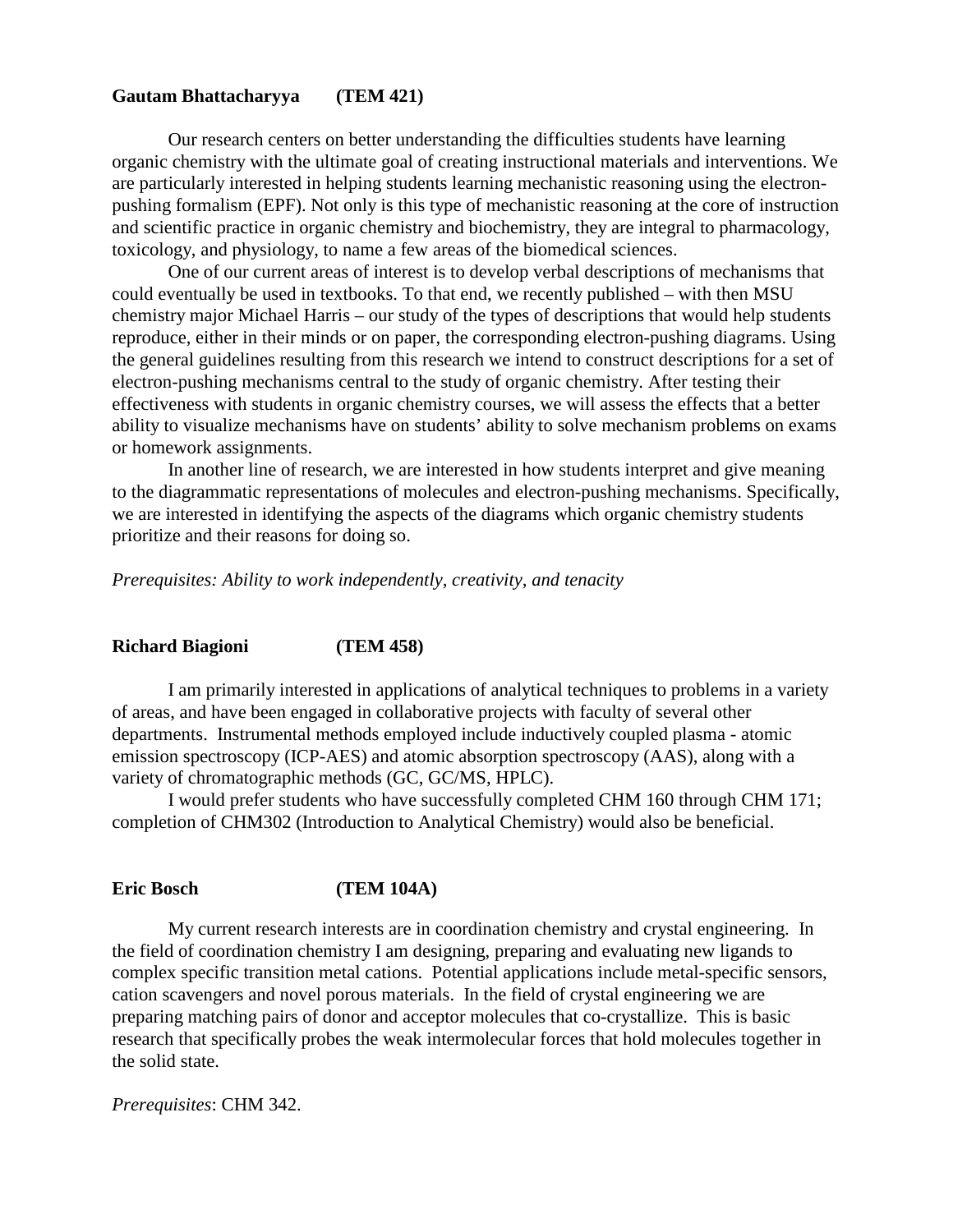### **Bryan Breyfogle (TEM 425)**

My primary research interests are in the area of chemical education. The development and implementation of technology-mediated classroom and laboratory activities at the undergraduate and K-12 levels is the primary focus of this research. Research in this area will provide students pursuing science education degrees practical experience in developing technology-based learning tools for chemistry.

A secondary area of interest involves electrodeposition and characterization of metal oxides and binary metal oxide systems (oxides with more than one metal). Work in this area will involve collaboration with the Physics, Astronomy and Materials Science Department for characterization of the electrical and optical properties of these metal oxide thin films.

#### **Natasha DeVore (TEM 448)**

My research interests are in the field of protein biochemistry. All of my projects involve studying the structure and function of human proteins. Many of the proteins that we study contain a heme and belong to the cytochrome P450 family. Cytochrome P450 enzymes are involved in a number of different processes including the breakdown of foreign compounds and synthesis of steroids and eicosanoids. Techniques used in my lab group include molecular biology to clone or modify genes in bacterial plasmids, expression of human proteins in *E. Coli*, purification of proteins with affinity chromatography, followed by enzymology and X-ray crystallography. It is helpful to have taken biochemistry but not required.

#### **Nikolay Gerasimchuk (TEM 456)**

Current research interest is in the area of the oxime-bearing ampolydentate ligands and their metal complexes. Several projects are currently under development in my research group.

One includes synthesis, structural and spectroscopic studies of Pd(II) and Pt(II) complexes with a variety of cyanoxime ligands. Complexes are intended for *in vitro* studies of their cytotoxicity using cancerous cell lines such as HeLa (cervical cancer), WiDR (colon carcinoma), IGROV (ovarian cancer) and EVCA (breast cancer). Performed screening will allow selection of the best compounds for investigation of their antitumor activity *in vivo*.

Second project is aimed at the preparation and characterization of coordination polymers that exhibit interesting properties such as: a) solid state electrical conductivity, b) fluorescence in the NIR region, c) non-linear optical properties. These compounds prove to be very useful for molecular electronics applications, and can be deposited as thin films at ambient conditions on dielectric surfaces.

Lastly, the most recent project involves preparation, characterization and biological studies of a new family of organoantimony(V) oximates as non-antibiotic antimicrobial agents.

*Prerequisites*: CHM 375, CHM 376 and CHM 342.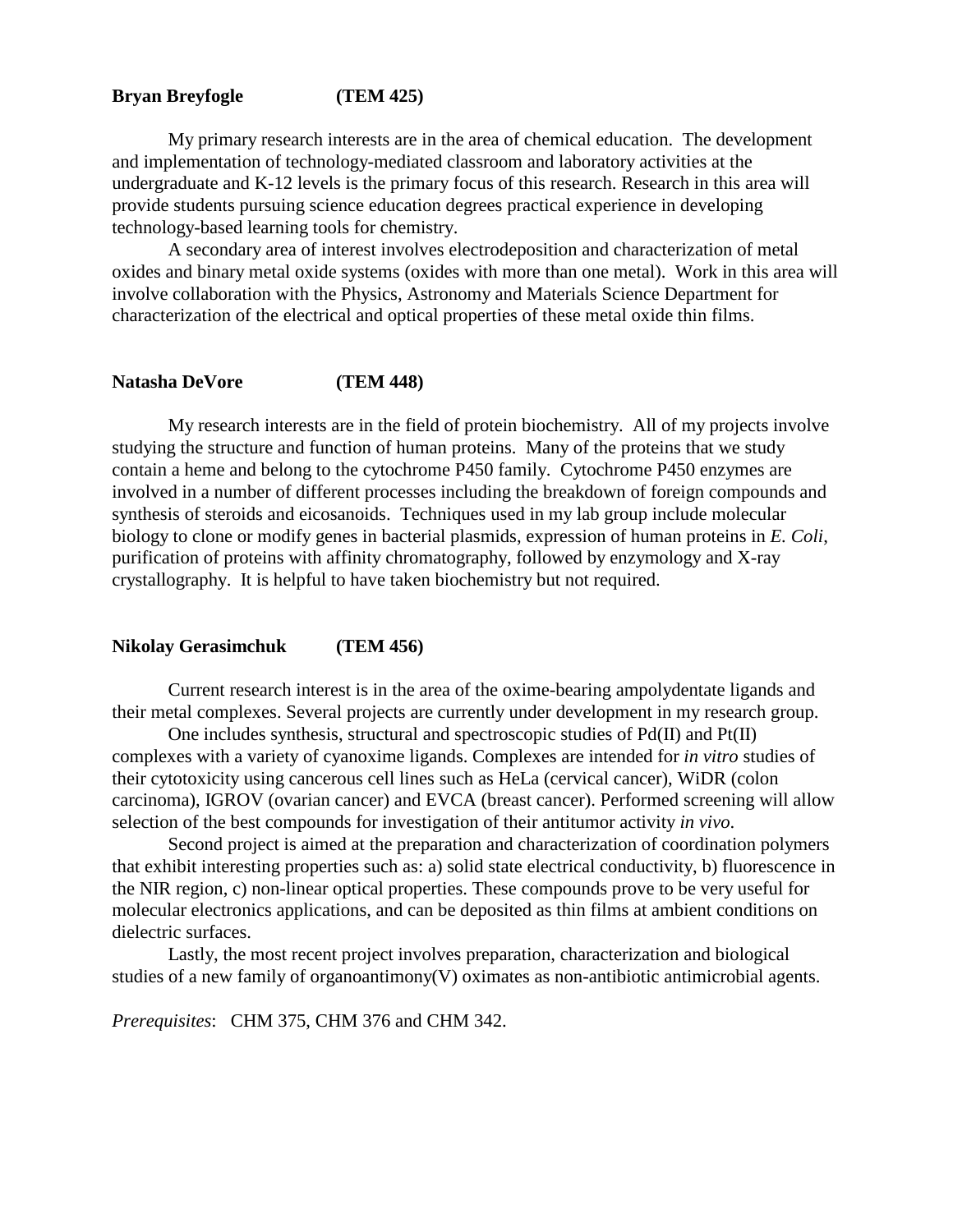## **Reza Herati (TEM 454)**

My current research interests are in the area of polymer/organic chemistry. More specifically, we are interested in synthesis and modification of polymers for various applications. Current projects include: (a) synthesis and characterization of dendrimers consisting of a poly(ethylene glycol) blocks and various dendrons, particularly bio-degradable dendrons and their applications in drug delivery and (b) investigation of the mechanisms of RNA/DNA interaction with nanomaterials to form RNA/DNA nanoconjugates.

#### **Gary Meints (TEM 452)**

Damage to the structure of deoxyribonucleic acid (DNA) can lead to mutagenesis, cancer, and other serious medical conditions. Elaborate repair mechanisms have evolved in many species to deal with damage to their genomes. While a significant amount of information is known about the mechanisms of repair, there are still many mysteries. My current research interests include investigating the role of conformational variability and flexibility of damaged DNA by determining the local (small scale) backbone motions and structure. In particular, I am interested in how these properties assist interactions with repair proteins. Specific types of damage (lesions) include those with relevance to cancer-related mutagenesis and the associated repair mechanisms, such as lesions caused by reactive oxygen species, environmental contaminants, UV radiation, and base pair mismatches. Local DNA structure and dynamics are determined using solid and solution-state nuclear magnetic resonance (NMR) spectroscopy and Raman scattering. Spectroscopy is a powerful tool for determining numerous types of molecular properties. Students in my group will learn a wide array of skills to aid in their investigations of DNA motions, and will discover how chemistry can bridge fields as diverse as physics and biology.

#### **Mark Richter (TEM 477)**

Work centers on studying light emitting systems using photoluminescence (the generation of excited states using light) and electrogenerated chemiluminescence (the generation of excited states using electrochemistry).

#### **Cyren Rico (TEM 412)**

The general goal of Dr. Rico's Lab is to understand the mechanism of the fate, transport, transformation, and impacts of cerium oxide nanoparticles  $(CeO<sub>2</sub>-NPs)$  in the environment. The various research questions are tackled using different disciplines in environmental chemistry, analytical chemistry, and plant/agricultural science. Various approaches (plasma-based, IR and synchrotron spectroscopies, molecular and isotopic techniques) are employed to understand the fate, transport, transformation, and impacts (e.g. toxicity, benefits) of  $CeO<sub>2</sub>$ -NPs in soil and plant systems. Broad research questions that will be pursued include the understanding differential mechanisms of  $CeO<sub>2</sub>-NPs$  uptake in barley and wheat, and exploring the impacts of  $CeO<sub>2</sub>-NPs$ on food transfers, nitrogen cycling and plant epigenetics.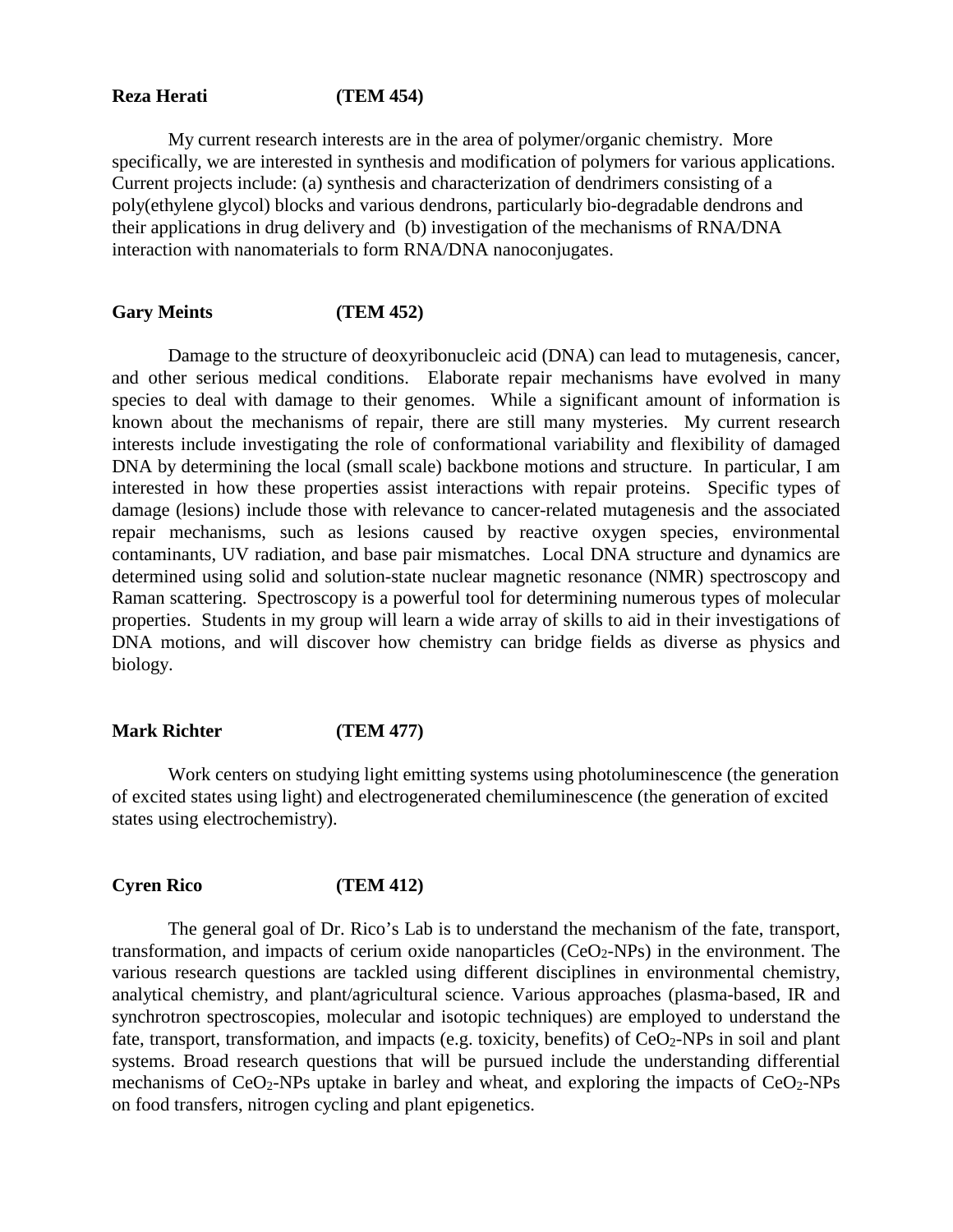## **G. Alan Schick (TEM 104)**

Current research interests lie in the general area of materials chemistry. Most projects of the group focus on characterizing molecule-molecule and molecule-surface interactions in terms of how they can be manipulated to produce novel molecular assemblies and device structures. These projects typically involve molecular self-assembly and micropatterning methods. Students in the group have opportunities to become familiar with a host of molecular properties and characterization techniques, including phase behavior, spectroscopic analysis, microlithography, nano-scale imaging, and cleanroom protocol. Application areas include electronic device fabrication and formulations of medicated topical creams and gels.

## **Matthew Siebert (TEM 408)**

Research in the Siebert group is best described as applied theoretical organic chemistry, or, the application of computer simulations to questions of interest to organic, biological, and organometallic chemistry. Current research projects include:

- Cycloaddition reactions creating fluorenones
- Gold homogeneous catalysis
- Biosynthesis of rotenoid natural products
- Thermal cracking of fatty-acid methyl esters (FAMEs)
- Spectroscopic properties of biomolecules

#### *Prerequisites*: CHM 342.

*Additional information can be found at: http://people.missouristate.edu/msiebert/*

## **Erich Steinle (TEM 417)**

Research projects in this group focus on the field of sensor technology. More specifically, we are interested in utilizing several electrochemical techniques including potentiometry and impedance spectroscopy to study various types of materials for possible sensor applications. One major project involves ion-selective electrodes (ISEs), devices that precisely measure the concentration of specific anions or cations in aqueous solutions (i.e., fluoride in drinking water, sulfates in wine). Our particular goal is to find promising compounds that have strong and reversible interactions with target anions and cations. These compounds, known as ionophores, are then placed into polymeric membranes, mounted into ISEs, and are then exposed to various test solutions to measure native selectivity advantages. Another project in the group is in the emerging discipline of nanotechnology. We are studying alumina and gold membranes with nano-sized channels (10-100nm in diameter) running the length of the membrane. These channels have many unique transport and sensor abilities due to their small size. Furthermore, we modify these nanochannels with various types of chemistries (i.e., sol-gel or thiol attachments) to enhance the properties. Many different research projects within these two major projects (ISEs and nanotechnology) are available and can be tailored to fit student interests and future plans.